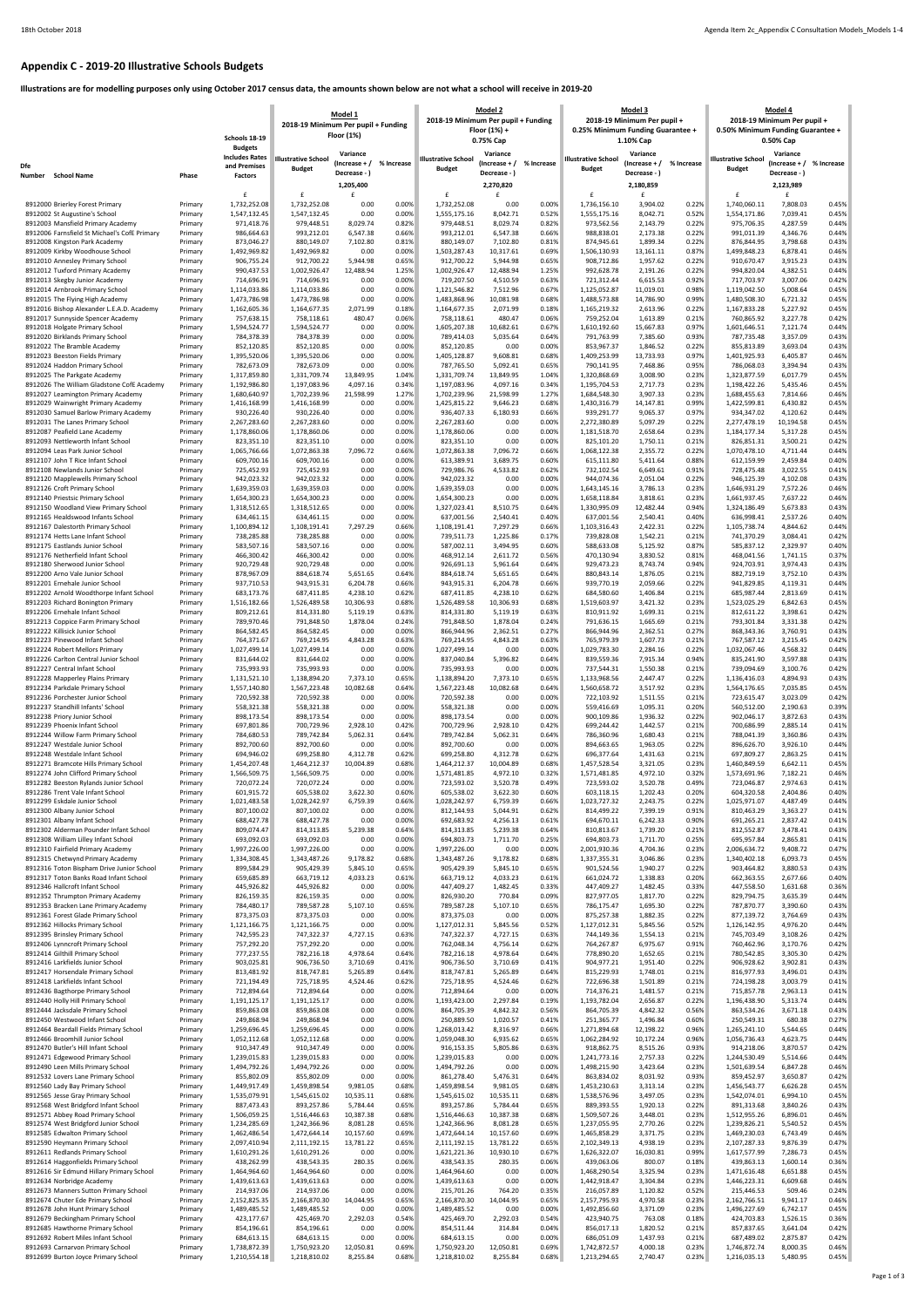## **Appendix C - 2019-20 Illustrative Schools Budgets**

**Illustrations are for modelling purposes only using October 2017 census data, the amounts shown below are not what a school will receive in 2019-20**

|                                                                            |                    | Schools 18-19<br><b>Budgets</b>       | Model 1<br>2018-19 Minimum Per pupil + Funding<br><b>Floor (1%)</b> |                           |                | <b>Model 2</b><br>2018-19 Minimum Per pupil + Funding<br>Floor (1%) +<br>0.75% Cap |                           |                | Model 3<br>2018-19 Minimum Per pupil +<br>0.25% Minimum Funding Guarantee +<br>1.10% Cap |                           |                | Model 4<br>2018-19 Minimum Per pupil +<br>0.50% Minimum Funding Guarantee +<br>0.50% Cap |                           |                |
|----------------------------------------------------------------------------|--------------------|---------------------------------------|---------------------------------------------------------------------|---------------------------|----------------|------------------------------------------------------------------------------------|---------------------------|----------------|------------------------------------------------------------------------------------------|---------------------------|----------------|------------------------------------------------------------------------------------------|---------------------------|----------------|
| Dfe                                                                        |                    | <b>Includes Rates</b><br>and Premises | <b>Illustrative School</b><br><b>Budget</b>                         | Variance<br>(Increase + / | % Increase     | <b>Illustrative School</b><br><b>Budget</b>                                        | Variance<br>(Increase + / | % Increase     | <b>Illustrative School</b><br><b>Budget</b>                                              | Variance<br>(Increase + / | % Increase     | <b>Illustrative School</b><br><b>Budget</b>                                              | Variance<br>(Increase + / | % Increase     |
| Number<br><b>School Name</b><br>8912700 Manor Park Infant School           | Phase<br>Primary   | Factors<br>626,697.24                 | 630,517.10                                                          | Decrease - )<br>3,819.86  | 0.61%          | 630,517.10                                                                         | Decrease - )<br>3,819.86  | 0.61%          | 627,965.25                                                                               | Decrease -<br>1,268.01    | 0.20%          | 629,233.26                                                                               | Decrease - )<br>2,536.02  | 0.40%          |
| 8912704 Ramsden Primary School                                             | Primary            | 856,155.56                            | 862,029.71                                                          | 5,874.16                  | 0.68%          | 862,029.71                                                                         | 5,874.16                  | 0.68%          | 857,979.01                                                                               | 1,823.46                  | 0.21%          | 859,802.47                                                                               | 3,646.91                  | 0.42%          |
| 8912705 Clarborough Primary School                                         | Primary            | 667,762.63                            | 673,293.85                                                          | 5,531.23                  | 0.82%          | 673,293.85                                                                         | 5,531.23                  | 0.82%          | 669,061.14                                                                               | 1,298.52                  | 0.19%          | 670,359.66                                                                               | 2,597.03                  | 0.39%          |
| 8912718 John Blow Primary School                                           | Primary            | 682,530.18                            | 687,389.19                                                          | 4,859.01                  | 0.71%          | 687,389.19                                                                         | 4,859.01                  | 0.71%          | 683,935.84                                                                               | 1,405.66                  | 0.21%          | 685,341.49                                                                               | 2,811.31                  | 0.41%          |
| 8912723 Cropwell Bishop Primary School                                     |                    | 753,248.01                            | 758,074.72                                                          | 4,826.70                  | 0.64%          | 758,074.72                                                                         | 4,826.70                  | 0.64%          | 754,850.24                                                                               | 1,602.22                  | 0.21%          | 756,452.46                                                                               | 3,204.44                  | 0.42%          |
| 8912731 Lantern Lane Primary School                                        | Primary<br>Primary | 1,388,012.05                          | 1,396,144.88                                                        | 8,132.82                  | 0.58%          | 1,396,144.88                                                                       | 8,132.82                  | 0.58%          | 1,391,093.93                                                                             | 3,081.87                  | 0.22%          | 1,394,175.80                                                                             | 6,163.75                  | 0.44%          |
| 8912732 Brookside Primary School                                           | Primary            | 785,224.48                            | 790,218.45                                                          | 4,993.96                  | 0.63%          | 790,218.45                                                                         | 4,993.96                  | 0.63%          | 786,882.23                                                                               | 1,657.75                  | 0.21%          | 788,539.97                                                                               | 3,315.49                  | 0.42%          |
| 8912734 East Markham Primary School                                        | Primary            | 481,099.16                            | 483,813.80                                                          | 2,714.64                  | 0.56%          | 483,813.80                                                                         | 2,714.64                  | 0.56%          | 482,000.30                                                                               | 901.15                    | 0.19%          | 482,901.45                                                                               | 1,802.30                  | 0.37%          |
| 8912737 King Edwin Primary School                                          | Primary            | 1,303,842.68                          | 1,307,446.36                                                        | 3,603.68                  | 0.28%          | 1,307,446.36                                                                       | 3,603.68                  | 0.28%          | 1,306,713.92                                                                             | 2,871.24                  | 0.22%          | 1,309,585.17                                                                             | 5,742.49                  | 0.44%          |
| 8912741 Elkesley Primary School                                            | Primary            | 374,008.31                            | 375,946.45                                                          | 1,938.14                  | 0.52%          | 375,946.45                                                                         | 1,938.14                  | 0.52%          | 374,651.71                                                                               | 643.40                    | 0.17%          | 375,295.11                                                                               | 1,286.80                  | 0.34%          |
| 8912742 Everton Primary School                                             | Primary            | 400,269.16                            | 403,488.33                                                          | 3,219.17                  | 0.80%          | 403,488.33                                                                         | 3,219.17                  | 0.80%          | 400,982.85                                                                               | 713.69                    | 0.18%          | 401,696.55                                                                               | 1,427.39                  | 0.36%          |
| 8912745 Flintham Primary School                                            | Primary            | 449,284.87                            | 451,704.00                                                          | 2,419.13                  | 0.54%          | 451,704.00                                                                         | 2,419.13                  | 0.54%          | 450,087.93                                                                               | 803.06                    | 0.18%          | 450,890.98                                                                               | 1,606.11                  | 0.36%          |
| 8912748 Gotham Primary School                                              | Primary            | 784,346.95                            | 785,178.41                                                          | 831.46                    | 0.11%          | 785,178.41                                                                         | 831.46                    | 0.11%          | 785,976.16                                                                               | 1,629.20                  | 0.21%          | 787,605.36                                                                               | 3,258.41                  | 0.41%          |
| 8912751 Queen Eleanor Primary School                                       | Primary            | 320,871.06                            | 320,871.06                                                          | 0.00                      | 0.00%          | 322,240.49                                                                         | 1,369.43                  | 0.42%          | 322,879.56                                                                               | 2,008.50                  | 0.62%          | 321,784.01                                                                               | 912.96                    | 0.28%          |
| 8912768 Willow Brook Primary School                                        | Primary            | 686,802.98                            | 691,058.23                                                          | 4,255.26                  | 0.62%          | 691,058.23                                                                         | 4,255.26                  | 0.62%          | 688,215.51                                                                               | 1,412.54                  | 0.21%          | 689,628.05                                                                               | 2,825.08                  | 0.41%          |
| 8912769 Kinoulton Primary School                                           | Primary            | 524,950.15                            | 528,284.67                                                          | 3,334.52                  | 0.63%          | 528,284.67                                                                         | 3,334.52                  | 0.63%          | 525,945.73                                                                               | 995.59                    | 0.19%          | 526,941.32                                                                               | 1,991.17                  | 0.38%          |
| 8912770 Crossdale Primary School                                           | Primary            | 739,070.72                            | 743,787.66                                                          | 4,716.94                  | 0.63%          | 743,787.66                                                                         | 4,716.94                  | 0.63%          | 740,636.51                                                                               | 1,565.79                  | 0.21%          | 742,202.30                                                                               | 3,131.58                  | 0.42%          |
| 8912772 Kirklington Primary School                                         | Primary            | 393,918.65                            | 419,286.74                                                          | 25,368.10                 | 6.05%          | 419,286.74                                                                         | 25,368.10                 | 6.05%          | 396,728.80                                                                               | 2,810.16                  | 0.71%          | 395,195.99                                                                               | 1,277.34                  | 0.32%          |
| 8912775 Lambley Primary School                                             | Primary            | 565,478.59                            | 568,842.98                                                          | 3,364.39                  | 0.59%          | 568,842.98                                                                         | 3,364.39                  | 0.59%          | 566,595.41                                                                               | 1,116.83                  | 0.20%          | 567,712.24                                                                               | 2,233.66                  | 0.39%          |
| 8912779 Mattersey Primary School                                           | Primary            | 224,540.49                            | 224,540.49                                                          | 0.00                      | 0.00%          | 225,383.34                                                                         | 842.84                    | 0.37%          | 225,776.66                                                                               | 1,236.17                  | 0.55%          | 225,102.39                                                                               | 561.90                    | 0.25%          |
| 8912781 Misson Primary School                                              | Primary            | 453,308.63                            | 453,308.63                                                          | 0.00                      | 0.00%          | 453,308.63                                                                         | 0.00                      | 0.00%          | 454,103.45                                                                               | 794.82                    | 0.18%          | 454,898.27                                                                               | 1,589.63                  | 0.35%          |
| 8912784 Misterton Primary School                                           | Primary            | 761,156.26                            | 765,477.49                                                          | 4,321.23                  | 0.56%          | 765,477.49                                                                         | 4,321.23                  | 0.56%          | 762,733.56                                                                               | 1,577.30                  | 0.21%          | 764,310.86                                                                               | 3,154.60                  | 0.41%          |
| 8912787 Newstead Primary School                                            | Primary            | 536,210.52                            | 536,210.52                                                          | 0.00                      | 0.00%          | 539,326.29                                                                         | 3,115.77                  | 0.58%          | 540,780.31                                                                               | 4,569.80                  | 0.85%          | 538,287.70                                                                               | 2,077.18                  | 0.39%          |
| 8912788 Abbey Gates Primary School                                         | Primary            | 778,700.88                            | 783,612.64                                                          | 4,911.75                  | 0.63%          | 783,612.64                                                                         | 4,911.75                  | 0.63%          | 780,331.34                                                                               | 1,630.45                  | 0.21%          | 781,961.79                                                                               | 3,260.91                  | 0.42%          |
| 8912790 Normanton-on-Soar Primary School                                   | Primary            | 285,250.91                            | 287,474.81                                                          | 2,223.90                  | 0.77%          | 287,474.81                                                                         | 2,223.90                  | 0.77%          | 285,673.86                                                                               | 422.95                    | 0.15%          | 286,096.81                                                                               | 845.90                    | 0.30%          |
| 8912793 North Clifton Primary School                                       | Primary            | 223,033.00                            | 224,298.02                                                          | 1,265.03                  | 0.56%          | 224,298.02                                                                         | 1,265.03                  | 0.56%          | 223,310.69                                                                               | 277.70                    | 0.12%          | 223,588.39                                                                               | 555.39                    | 0.25%          |
| 8912796 Muskham Primary School                                             | Primary            | 728,291.90                            | 733,326.93                                                          | 5,035.03                  | 0.69%          | 733,326.93                                                                         | 5,035.03                  | 0.69%          | 729,805.20                                                                               | 1,513.30                  | 0.21%          | 731,318.51                                                                               | 3,026.61                  | 0.41%          |
| 8912801 The Forest View Academy                                            | Primary            | 950,429.74                            | 953,966.64                                                          | 3,536.89                  | 0.37%          | 953,966.64                                                                         | 3,536.89                  | 0.37%          | 952,523.23                                                                               | 2,093.49                  | 0.22%          | 954,616.72                                                                               | 4,186.98                  | 0.44%          |
| 8912802 Maun Infant School                                                 | Primary            | 798,065.23                            | 803,163.56                                                          | 5,098.33                  | 0.63%          | 803,163.56                                                                         | 5,098.33                  | 0.63%          | 799,757.61                                                                               | 1,692.38                  | 0.21%          | 801,449.99                                                                               | 3,384.76                  | 0.42%          |
| 8912806 Orston Primary School                                              | Primary            | 600,793.61                            | 604,434.37                                                          | 3,640.75                  | 0.60%          | 604,434.37                                                                         | 3,640.75                  | 0.60%          | 602,002.17                                                                               | 1,208.56                  | 0.20%          | 603,210.73                                                                               | 2,417.12                  | 0.40%          |
| 8912810 Radcliffe-on-Trent Infant School                                   | Primary            | 861,457.63                            | 867,029.57                                                          | 5,571.95                  | 0.64%          | 867,029.57                                                                         | 5,571.95                  | 0.64%          | 863,307.22                                                                               | 1,849.60                  | 0.21%          | 865,156.82                                                                               | 3,699.19                  | 0.43%          |
| 8912812 Radcliffe-on-Trent Junior School                                   | Primary            | 1,108,099.46                          | 1,115,469.19                                                        | 7,369.73                  | 0.66%          | 1,115,469.19                                                                       | 7,369.73                  | 0.66%          | 1,110,545.81                                                                             | 2,446.35                  | 0.22%          | 1,112,992.16                                                                             | 4,892.69                  | 0.44%          |
| 8912813 Rampton Primary School                                             | Primary            | 317,388.46                            | 317,388.46                                                          | 0.00                      | 0.00%          | 318,710.68                                                                         | 1,322.21                  | 0.41%          | 319,327.71                                                                               | 1,939.24                  | 0.61%          | 318,269.94                                                                               | 881.47                    | 0.28%          |
| 8912821 Lake View Primary School                                           | Primary            | 725,191.00                            | 725,191.00                                                          | 0.00                      | 0.00%          | 727,414.93                                                                         | 2,223.93                  | 0.31%          | 727,414.93                                                                               | 2,223.93                  | 0.31%          | 728,201.25                                                                               | 3,010.25                  | 0.41%          |
| 8912822 James Peacock Infant School                                        | Primary            | 1,004,200.91                          | 1,010,803.40                                                        | 6,602.49                  | 0.65%          | 1,010,803.40                                                                       | 6,602.49                  | 0.65%          | 1,006,392.58                                                                             | 2,191.67                  | 0.22%          | 1,008,584.25                                                                             | 4,383.34                  | 0.43%          |
| 8912824 Lowe's Wong Infant School                                          | Primary            | 716,135.79                            | 719,065.57                                                          | 2,929.78                  | 0.41%          | 719,065.57                                                                         | 2,929.78                  | 0.41%          | 717,609.06                                                                               | 1,473.27                  | 0.21%          | 719,082.33                                                                               | 2,946.54                  | 0.41%          |
| 8912826 Sutton Bonington Primary School                                    | Primary            | 724,802.07                            | 729,354.97                                                          | 4,552.90                  | 0.62%          | 729,354.97                                                                         | 4,552.90                  | 0.62%          | 726,313.41                                                                               | 1,511.34                  | 0.21%          | 727,824.74                                                                               | 3,022.67                  | 0.42%          |
| 8912829 Sutton-On-Trent Primary School                                     | Primary            | 459,951.14                            | 459,951.14                                                          | 0.00                      | 0.00%          | 460,432.85                                                                         | 481.71                    | 0.10%          | 460,752.58                                                                               | 801.45                    | 0.17%          | 461,554.03                                                                               | 1,602.89                  | 0.35%          |
| 8912844 Walkeringham Primary School                                        | Primary            | 380,177.00                            | 382,159.43                                                          | 1,982.43                  | 0.52%          | 382,159.43                                                                         | 1,982.43                  | 0.52%          | 380,835.10                                                                               | 658.10                    | 0.17%          | 381,493.21                                                                               | 1,316.20                  | 0.35%          |
| 8912850 Willoughby Primary School                                          | Primary            | 243,026.28                            | 243,026.28                                                          | 0.00                      | 0.00%          | 243,805.38                                                                         | 779.10                    | 0.32%          | 244,168.96                                                                               | 1,142.68                  | 0.47%          | 243,545.68                                                                               | 519.40                    | 0.21%          |
| 8912853 Winthorpe Primary School                                           | Primary            | 428,574.32                            | 428,574.32                                                          | 0.00                      | 0.00%          | 428,574.32                                                                         | 0.00                      | 0.00%          | 429,353.41                                                                               | 779.09                    | 0.18%          | 430,132.51                                                                               | 1,558.19                  | 0.36%          |
| 8912858 Tollerton Primary School                                           | Primary            | 746,198.02                            | 750,971.41                                                          | 4,773.38                  | 0.64%          | 750,971.41                                                                         | 4,773.38                  | 0.64%          | 747,782.55                                                                               | 1,584.53                  | 0.21%          | 749,367.07                                                                               | 3,169.05                  | 0.42%          |
| 8912860 Sir John Sherbrooke Junior School                                  | Primary            | 768,756.16                            | 768,756.16                                                          | 0.00                      | 0.00%          | 773,674.07                                                                         | 4,917.91                  | 0.64%          | 775,969.09                                                                               | 7,212.94                  | 0.93%          | 772.034.76                                                                               | 3,278.61                  | 0.42%          |
| 8912865 Robert Miles Junior School                                         | Primary            | 930,339.10                            | 930,339.10                                                          | 0.00                      | $0.00\%$       | 930,339.10                                                                         | 0.00                      | 0.00%          | 932,379.38                                                                               | 2,040.28                  | 0.22%          | 934,419.66                                                                               | 4,080.57                  | 0.44%          |
| 8912876 Ranskill Primary School                                            | Primary            | 496,021.34                            | 499,244.04                                                          | 3,222.70                  | 0.65%          | 499,244.04                                                                         | 3,222.70                  | 0.65%          | 496,980.48                                                                               | 959.15                    | 0.19%          | 497,939.63                                                                               | 1,918.29                  | 0.39%          |
| 8912900 Kimberley Primary School                                           | Primary            | 662,925.62                            | 662,925.62                                                          | 0.00                      | 0.00%          | 662,925.62                                                                         | 0.00                      | 0.00%          | 664,293.21                                                                               | 1,367.59                  | 0.21%          | 665,660.79                                                                               | 2,735.17                  | 0.41%<br>0.46% |
| 8912901 Round Hill Primary School                                          | Primary            | 1,655,287.76                          | 1,666,698.94                                                        | 11,411.18                 | 0.68%          | 1,666,698.94                                                                       | 11,411.18                 | 0.68%          | 1,659,075.61                                                                             | 3,787.85                  | 0.23%          | 1,662,863.46                                                                             | 7,575.70                  | 0.42%          |
| 8912910 Hollywell Primary School                                           | Primary            | 799,456.89                            | 804,519.86                                                          | 5,062.97                  | 0.63%          | 804,519.86                                                                         | 5,062.97                  | 0.63%          | 801,137.54                                                                               | 1,680.65                  | 0.21%          | 802,818.20                                                                               | 3,361.31                  |                |
| 8912911 Stanhope Primary School                                            | Primary            | 1,090,246.11                          | 1,090,246.11                                                        | 0.00                      | 0.00%          | 1,090,246.11                                                                       | 0.00                      | 0.00%          | 1,092,665.60                                                                             | 2,419.50                  | 0.22%          | 1,095,085.10                                                                             | 4,838.99                  | 0.44%          |
| 8912912 Kingsway Primary School                                            | Primary            | 1,225,724.90                          | 1,225,724.90                                                        | 0.00                      | 0.00%          | 1,225,724.90                                                                       | 0.00                      | 0.00%          | 1,228,428.26                                                                             | 2,703.37                  | 0.22%          | 1,231,131.63                                                                             | 5,406.74                  | 0.44%          |
| 8912913 Morven Park Primary School<br>8912916 Arnold Mill Primary School   | Primary            | 1,666,246.33                          | 1,677,823.02                                                        | 11,576.69                 | 0.69%          | 1,677,823.02                                                                       | 11,576.69                 | 0.69%          | 1,670,089.12                                                                             | 3,842.79                  | 0.23%          | 1,673,931.92                                                                             | 7,685.58                  | 0.46%          |
| 8912918 Orchard Primary School                                             | Primary            | 1,280,740.37                          | 1,280,740.37                                                        | 0.00                      | 0.00%          | 1,289,185.23                                                                       | 8,444.87                  | 0.66%          | 1,293,126.17                                                                             | 12,385.80                 | 0.96%          | 1,286,370.28                                                                             | 5,629.91                  | 0.44%          |
|                                                                            | Primary            | 1,198,090.90                          | 1,198,090.90                                                        | 0.00                      | 0.00%          | 1,198,090.90                                                                       | 0.00                      | 0.00%          | 1,200,777.19                                                                             | 2,686.29                  | 0.22%          | 1,203,463.48                                                                             | 5,372.58                  | 0.45%          |
| 8912919 Greenwood Primary School                                           | Primary            | 1,608,298.05                          | 1,608,298.05                                                        | 0.00                      | 0.00%          | 1,619,502.27                                                                       | 11,204.21                 | 0.69%          | 1,624,730.90                                                                             | 16,432.85                 | 1.01%          | 1,615,767.53                                                                             | 7,469.48                  | 0.46%          |
| 8912920 Jeffries (West Park)Primary School                                 | Primary            | 1,028,582.56                          | 1,028,582.56                                                        | 0.00                      | 0.00%          | 1,035,339.02                                                                       | 6,756.45                  | 0.65%          | 1,038,492.03                                                                             | 9,909.47                  | 0.95%          | 1,033,086.87                                                                             | 4,504.30                  | 0.44%          |
| 8912921 Barnby Road Academy Primary School<br>8912923 Holly Primary School | Primary            | 1,757,301.15<br>1,093,873.87          | 1,769,627.44<br>1,101,126.97                                        | 12,326.29<br>7,253.10     | 0.70%<br>0.66% | 1,769,627.44                                                                       | 12,326.29<br>7,253.10     | 0.70%<br>0.66% | 1,761,392.76<br>1,096,281.50                                                             | 4,091.61<br>2,407.63      | 0.23%<br>0.22% | 1,765,484.37<br>1,098,689.13                                                             | 8,183.22<br>4,815.26      | 0.46%<br>0.44% |
| 8912924 Keyworth Primary School                                            | Primary<br>Primary | 532,527.22                            | 532,527.22                                                          | 0.00                      | 0.00%          | 1,101,126.97<br>535,679.79                                                         | 3,152.57                  | 0.59%          | 537,150.98                                                                               | 4,623.77                  | 0.86%          | 534,628.93                                                                               | 2,101.71                  | 0.39%          |
| 8912925 Prospect Hill Infant School                                        | Primary            | 666,922.57                            | 670,986.42                                                          | 4,063.85                  | 0.61%          | 670,986.42                                                                         | 4,063.85                  | 0.61%          | 668,271.57                                                                               | 1,349.00                  | 0.20%          | 669,620.57                                                                               | 2,698.00                  | 0.40%          |
| 8912926 Prospect Hill Junior School                                        | Primary            | 807,871.78                            | 807,871.78                                                          | 0.00                      | 0.00%          | 811,392.25                                                                         | 3,520.47                  | 0.43%          | 811,392.25                                                                               | 3,520.47                  | 0.43%          | 811,308.96                                                                               | 3,437.18                  | 0.42%          |
| 8912927 Church Vale Primary School                                         | Primary            | 838,413.85                            | 838,413.85                                                          | 0.00                      | 0.00%          | 843,746.72                                                                         | 5,332.87                  | 0.63%          | 846,235.40                                                                               | 7,821.55                  | 0.92%          | 841,969.10                                                                               | 3,555.25                  | 0.42%          |
| 8912928 Carr Hill Primary School                                           | Primary            | 1,518,598.95                          | 1,518,598.95                                                        | 0.00                      | 0.00%          | 1,528,984.62                                                                       | 10,385.67                 | 0.68%          | 1,533,831.26                                                                             | 15,232.32                 | 0.99%          | 1,525,522.73                                                                             | 6,923.78                  | 0.45%          |
| 8912930 Heatherley Primary School                                          | Primary            | 945,621.31                            | 951,767.48                                                          | 6,146.18                  | 0.65%          | 951,767.48                                                                         | 6,146.18                  | 0.65%          | 947,661.51                                                                               | 2,040.21                  | 0.22%          | 949,701.72                                                                               | 4,080.42                  | 0.43%          |
| 8912931 Greythorn Primary School                                           | Primary            | 1,109,893.48                          | 1,117,387.75                                                        | 7,494.27                  | 0.67%          | 1,117,387.75                                                                       | 7,494.27                  | 0.67%          | 1,112,381.17                                                                             | 2,487.69                  | 0.22%          | 1,114,868.86                                                                             | 4,975.38                  | 0.45%          |
| 8912933 Sparken Hill Academy                                               | Primary            | 2,040,728.46                          | 2,040,728.46                                                        | 0.00                      | 0.00%          | 2,040,728.46                                                                       | 0.00                      | 0.00%          | 2,045,500.04                                                                             | 4,771.58                  | 0.23%          | 2,050,271.62                                                                             | 9,543.16                  | 0.47%          |
| 8912934 Mornington Primary School                                          | Primary            | 1,154,085.16                          | 1,161,915.22                                                        | 7,830.06                  | 0.67%          | 1,161,915.22                                                                       | 7,830.06                  | 0.67%          | 1,156,684.31                                                                             | 2,599.15                  | 0.22%          | 1,159,283.46                                                                             | 5,198.30                  | 0.45%          |
| 8912937 Forest Town Primary School                                         | Primary            | 1,407,218.03                          | 1,407,218.03                                                        | 0.00                      | 0.00%          | 1,414,566.10                                                                       | 7,348.07                  | 0.52%          | 1,414,566.10                                                                             | 7,348.07                  | 0.52%          | 1,413,538.37                                                                             | 6,320.34                  | 0.45%          |
| 8912940 Bilsthorpe Flying High Academy                                     | Primary            | 752,256.62                            | 752,256.62                                                          | 0.00                      | 0.00%          | 757,045.43                                                                         | 4,788.81                  | 0.63%          | 759,280.21                                                                               | 7,023.58                  | 0.93%          | 755,449.16                                                                               | 3,192.54                  | 0.42%          |
| 8912941 Gateford Park Primary School                                       | Primary            | 816,015.81                            | 816,109.21                                                          | 93.39                     | 0.01%          | 816,109.21                                                                         | 93.39                     | 0.01%          | 817,710.33                                                                               | 1,694.52                  | 0.21%          | 819,404.85                                                                               | 3,389.03                  | 0.41%          |
| 8912942 Arnold View Primary School                                         | Primary            | 1,165,222.08                          | 1,172,913.13                                                        | 7,691.05                  | 0.66%          | 1,172,913.13                                                                       | 7,691.05                  | 0.66%          | 1,167,775.08                                                                             | 2,553.00                  | 0.22%          | 1,170,328.08                                                                             | 5,106.00                  | 0.44%          |
| 8912946 Pierrepont Gamston Primary School                                  | Primary            | 966,146.63                            | 972,544.87                                                          | 6,398.24                  | 0.66%          | 972,544.87                                                                         | 6,398.24                  | 0.66%          | 968,270.50                                                                               | 2,123.87                  | 0.22%          | 970,394.38                                                                               | 4,247.74                  | 0.44%          |
| 8912947 Berry Hill Primary School                                          | Primary            | 1,521,460.04                          | 1,531,909.70                                                        | 10,449.66                 | 0.68%          | 1,531,909.70                                                                       | 10,449.66                 | 0.68%          | 1,524,928.72                                                                             | 3,468.68                  | 0.23%          | 1,528,397.41                                                                             | 6,937.37                  | 0.45%          |
| 8912948 Crescent Primary School                                            | Primary            | 1,348,937.80                          | 1,348,937.80                                                        | 0.00                      | 0.00%          | 1,358,013.42                                                                       | 9,075.62                  | 0.67%          | 1,362,248.71                                                                             | 13,310.91                 | 0.98%          | 1,354,988.21                                                                             | 6,050.41                  | 0.45%          |
| 8913004 St Edmund's CofE Primary School                                    | Primary            | 878,747.76                            | 878,747.76                                                          | 0.00                      | 0.00%          | 878,747.76                                                                         | 0.00                      | 0.00%          | 880,613.35                                                                               | 1,865.59                  | 0.21%          | 882,478.95                                                                               | 3,731.19                  | 0.42%          |
| 8913008 St Andrew's CofE Primary School                                    | Primary            | 1,166,068.69                          | 1,173,915.76                                                        | 7,847.07                  | 0.67%          | 1,173,915.76                                                                       | 7,847.07                  | 0.67%          | 1,168,673.48                                                                             | 2,604.79                  | 0.22%          | 1,171,278.27                                                                             | 5,209.58                  | 0.44%          |
| 8913018 All Hallows CofE Primary School                                    | Primary            | 815,164.33                            | 820,371.08                                                          | 5,206.76                  | 0.63%          | 820,371.08                                                                         | 5,206.76                  | 0.63%          | 816,892.70                                                                               | 1,728.37                  | 0.21%          | 818,621.07                                                                               | 3,456.75                  | 0.42%          |
| 8913021 St John's CofE Primary School                                      | Primary            | 451,989.64                            | 454,716.58                                                          | 2,726.94                  | 0.60%          | 454,716.58                                                                         | 2,726.94                  | 0.60%          | 452,831.64                                                                               | 842.00                    | 0.19%          | 453,673.64                                                                               | 1,684.00                  | 0.37%          |
| 8913031 Selston CofE Infant School                                         | Primary            | 335,256.73                            | 336,896.30                                                          | 1,639.57                  | 0.49%          | 336,896.30                                                                         | 1,639.57                  | 0.49%          | 335,801.01                                                                               | 544.29                    | 0.16%          | 336,345.30                                                                               | 1,088.57                  | 0.32%          |
| 8913032 Underwood CofE Primary School                                      | Primary            | 703,152.52                            | 707,570.48                                                          | 4,417.97                  | 0.62%          | 707,570.48                                                                         | 4,417.97                  | 0.62%          | 704,619.06                                                                               | 1,466.54                  | 0.21%          | 706,085.61                                                                               | 2,933.09                  | 0.42%          |
| 8913040 Mount CofE Primary School                                          | Primary            | 933,520.90                            | 933,520.90                                                          | 0.00                      | 0.00%          | 939,428.42                                                                         | 5,907.51                  | 0.63%          | 942,185.26                                                                               | 8,664.35                  | 0.92%          | 937,459.25                                                                               | 3,938.34                  | 0.42%          |
| 8913055 St John's CofE Academy                                             | Primary            | 1,456,843.61                          | 1,466,935.30                                                        | 10,091.70                 | 0.69%          | 1,466,935.30                                                                       | 10,091.70                 | 0.69%          | 1,460,193.48                                                                             | 3,349.87                  | 0.23%          | 1,463,543.36                                                                             | 6,699.75                  | 0.46%          |
| 8913061 Ranby CofE Primary School                                          | Primary            | 444,278.97                            | 444,278.97                                                          | 0.00                      | 0.00%          | 444,278.97                                                                         | 0.00                      | 0.00%          | 445,034.87                                                                               | 755.90                    | 0.17%          | 445,790.77                                                                               | 1,511.80                  | 0.34%          |
| 8913065 Bleasby CofE Primary School                                        | Primary            | 616,968.57                            | 620,704.24                                                          | 3,735.67                  | 0.60%          | 620,704.24                                                                         | 3,735.67                  | 0.60%          | 618,208.63                                                                               | 1,240.06                  | 0.20%          | 619,448.70                                                                               | 2,480.13                  | 0.40%          |
| 8913072 Bunny CofE Primary School                                          | Primary            | 389,085.24                            | 391,159.67                                                          | 2,074.44                  | 0.53%          | 391,159.67                                                                         | 2,074.44                  | 0.53%          | 389,773.88                                                                               | 688.65                    | 0.18%          | 390,462.53                                                                               | 1,377.29                  | 0.35%          |
| 8913073 St Wilfrid's CofE Primary School                                   | Primary            | 816,883.85                            | 816,883.85                                                          | 0.00                      | 0.00%          | 816,883.85                                                                         | 0.00                      | 0.00%          | 818,604.75                                                                               | 1,720.90                  | 0.21%          | 820,325.64                                                                               | 3,441.79                  | 0.42%          |
| 8913076 Caunton Dean Hole CofE School                                      | Primary            | 273,969.21                            | 273,969.21                                                          | 0.00                      | 0.00%          | 274,985.85                                                                         | 1,016.64                  | 0.37%          | 275,460.28                                                                               | 1,491.07                  | 0.54%          | 274,646.97                                                                               | 677.76                    | 0.25%          |
| 8913081 Coddington CofE Primary School                                     | Primary            | 1,453,726.70                          | 1,463,680.99                                                        | 9,954.29                  | 0.68%          | 1,463,680.99                                                                       | 9,954.29                  | 0.68%          | 1,457,030.95                                                                             | 3,304.26                  | 0.23%          | 1,460,335.21                                                                             | 6,608.51                  | 0.45%          |
| 8913084 Costock CofE Primary School                                        | Primary            | 390,547.52                            | 390,547.53                                                          | 0.00                      | 0.00%          | 390,781.60                                                                         | 234.08                    | 0.06%          | 391,228.47                                                                               | 680.94                    | 0.17%          | 391,909.41                                                                               | 1,361.89                  | 0.35%          |
| 8913087 Cuckney CofE Primary School                                        | Primary            | 596,357.49                            | 596,357.49                                                          | 0.00                      | 0.00%          | 599,918.15                                                                         | 3,560.67                  | 0.59%          | 600,530.72                                                                               | 4,173.23                  | 0.69%          | 598,731.26                                                                               | 2,373.78                  | 0.40%          |
| 8913088 Dunham-on-Trent CofE Primary                                       | Primary            | 428,074.49                            | 430,419.82                                                          | 2,345.34                  | 0.54%          | 430,419.82                                                                         | 2,345.34                  | 0.54%          | 428,853.05                                                                               | 778.57                    | 0.18%          | 429,631.62                                                                               | 1,557.13                  | 0.36%          |
| 8913089 East Bridgford St Peters CofE Academy                              | Primary            | 958,646.01                            | 964,989.16                                                          | 6,343.15                  | 0.66%          | 964,989.16                                                                         | 6,343.15                  | 0.66%          | 960,751.60                                                                               | 2,105.59                  | 0.22%          | 962,857.18                                                                               | 4,211.17                  | 0.44%          |
| 8913097 St Peter's Crosskeys CofE Academy                                  | Primary            | 705,073.89                            | 709,531.27                                                          | 4,457.37                  | 0.63%          | 709,531.27                                                                         | 4,457.37                  | 0.63%          | 706,553.52                                                                               | 1,479.63                  | 0.21%          | 708,033.15                                                                               | 2,959.26                  | 0.42%          |
| 8913104 Halam CofE Primary School                                          | Primary            | 436,183.18                            | 438,580.92                                                          | 2,397.74                  | 0.55%          | 438,580.92                                                                         | 2,397.74                  | 0.55%          | 436,979.14                                                                               | 795.95                    | 0.18%          | 437,775.09                                                                               | 1,591.90                  | 0.36%          |
| 8913112 Kneesall CofE Primary School                                       | Primary            | 450,185.27                            | 450,185.27                                                          | 0.00                      | 0.00%          | 450,185.27                                                                         | 0.00                      | 0.00%          | 450,981.38                                                                               | 796.11                    | 0.18%          | 451,777.49                                                                               | 1,592.22                  | 0.35%          |
| 8913113 Langar CofE Primary School                                         | Primary            | 455,683.68                            | 459,373.59                                                          | 3,689.92                  | 0.80%          | 459,373.59                                                                         | 3,689.92                  | 0.80%          | 456,478.06                                                                               | 794.39                    | 0.17%          | 457,272.45                                                                               | 1,588.77                  | 0.35%          |
| 8913117 St Matthew's CofE Primary School                                   | Primary            | 223,473.23                            | 223,473.23                                                          | 0.00                      | 0.00%          | 224,291.25                                                                         | 818.03                    | 0.36%          | 224,673.00                                                                               | 1,199.77                  | 0.53%          | 224,018.58                                                                               | 545.35                    | 0.24%          |
| 8913118 Leverton Church of England Academy                                 | Primary            | 516,695.35                            | 522,590.08                                                          | 5,894.73                  | 1.13%          | 522,590.08                                                                         | 5,894.73                  | 1.13%          | 517,706.84                                                                               | 1,011.49                  | 0.20%          | 518,718.34                                                                               | 2,022.99                  | 0.39%          |
| 8913119 Norwell CofE Primary School                                        | Primary            | 256,907.27                            | 256,907.27                                                          | 0.00                      | 0.00%          | 257,795.11                                                                         | 887.85                    | 0.34%          | 258,209.44                                                                               | 1,302.17                  | 0.50%          | 257,499.16                                                                               | 591.90                    | 0.23%          |
| 8913126 St Peter's CofE Junior School                                      | Primary            | 1,283,384.19                          | 1,292,095.71                                                        | 8,711.52                  | 0.67%          | 1,292,095.71                                                                       | 8,711.52                  | 0.67%          | 1,286,275.93                                                                             | 2,891.74                  | 0.22%          | 1,289,167.67                                                                             | 5,783.48                  | 0.45%          |
| 8913132 Holy Trinity CofE Infant School                                    | Primary            | 295,550.04                            | 295,550.04                                                          | 0.00                      | 0.00%          | 295,550.04                                                                         | 0.00                      | 0.00%          | 296,005.11                                                                               | 455.07                    | 0.15%          | 296,460.18                                                                               | 910.14                    | 0.31%          |
| 8913133 Lowe's Wong Junior School                                          | Primary            | 1,312,469.41                          | 1,321,398.95                                                        | 8,929.54                  | 0.68%          | 1,321,398.95                                                                       | 8,929.54                  | 0.68%          | 1,315,433.52                                                                             | 2,964.10                  | 0.23%          | 1,318,397.62                                                                             | 5,928.21                  | 0.45%          |
| 8913143 Trowell CofE Primary School                                        | Primary            | 752,617.78                            | 757,391.63                                                          | 4,773.85                  | 0.63%          | 757,391.63                                                                         | 4,773.85                  | 0.63%          | 754,202.46                                                                               | 1,584.68                  | 0.21%          | 755,787.13                                                                               | 3,169.35                  | 0.42%          |
| 8913145 Walesby CofE Primary School                                        | Primary            | 599,515.55                            | 604,086.18                                                          | 4,570.62                  | 0.76%          | 604,086.18                                                                         | 4,570.62                  | 0.76%          | 600,716.63                                                                               | 1,201.08                  | 0.20%          | 601,917.71                                                                               | 2,402.15                  | 0.40%          |
| 8913287 North Wheatley CofE Primary School                                 | Primary            | 374,055.80                            | 374,301.97                                                          | 246.17                    | 0.07%          | 374,301.97                                                                         | 246.17                    | 0.07%          | 374,690.78                                                                               | 634.98                    | 0.17%          | 375,325.77                                                                               | 1,269.97                  | 0.34%          |
| 8913290 Ravenshead CofE Primary School                                     | Primary            | 1,426,226.53                          | 1,436,000.30                                                        | 9,773.77                  | 0.68%          | 1,436,000.30                                                                       | 9,773.77                  | 0.68%          | 1,429,470.87                                                                             | 3,244.34                  | 0.23%          | 1,432,715.22                                                                             | 6,488.69                  | 0.45%          |
| 8913292 The Sir Donald Bailey Academy                                      | Primary            | 1,949,536.29                          | 1,949,536.29                                                        | 0.00                      | 0.00%          | 1,963,252.34                                                                       | 13,716.06                 | 0.70%          | 1,969,653.17                                                                             | 20,116.89                 | 1.02%          | 1,958,680.32                                                                             | 9,144.04                  | 0.47%          |
| 8913293 Northfield Primary School                                          | Primary            | 1,445,063.59                          | 1,445,063.59                                                        | 0.00                      | 0.00%          | 1,445,063.59                                                                       | 0.00                      | 0.00%          | 1,448,344.32                                                                             | 3,280.73                  | 0.23%          | 1,451,625.05                                                                             | 6,561.46                  | 0.45%          |
| 8913294 Langold Dyscarr Community School                                   | Primary            | 933,745.95                            | 933,745.95                                                          | 0.00                      | 0.00%          | 939,790.01                                                                         | 6,044.06                  | 0.64%          | 942,610.57                                                                               | 8,864.62                  | 0.94%          | 937,775.32                                                                               | 4,029.37                  | 0.43%          |
| 8913295 Heathlands Primary School                                          | Primary            | 666,164.54                            | 666,164.54                                                          | 0.00                      | 0.00%          | 670,144.58                                                                         | 3,980.04                  | 0.59%          | 672,001.94                                                                               | 5,837.40                  | 0.87%          | 668,817.90                                                                               | 2,653.36                  | 0.40%          |
| 8913296 St Peter's CofE Primary School                                     | Primary            | 998,889.75                            | 998,889.75                                                          | 0.00                      | 0.00%          | 998,889.75                                                                         | 0.00                      | 0.00%          | 1,001,097.65                                                                             | 2,207.90                  | 0.22%          | 1,003,305.55                                                                             | 4,415.81                  | 0.44%          |
| 8913297 Abbey Primary School                                               | Primary            | 1,500,951.07                          | 1,510,698.39                                                        | 9,747.32                  | 0.65%          | 1,510,698.39                                                                       | 9,747.32                  | 0.65%          | 1,504,186.62                                                                             | 3,235.56                  | 0.22%          | 1,507,422.18                                                                             | 6,471.11                  | 0.43%          |
| 8913298 Wynndale Primary School                                            | Primary            | 815,024.09                            | 820,141.14                                                          | 5,117.05                  | 0.62%          | 820,141.14                                                                         | 5,117.05                  | 0.62%          | 816,722.69                                                                               | 1,698.60                  | 0.21%          | 818,421.29                                                                               | 3,397.20                  | 0.42%          |
| 8913310 St Mary Magdalene CofE Primary                                     | Primary            | 774,626.15                            | 779,101.06                                                          | 4,474.91                  | 0.57%          | 779,101.06                                                                         | 4,474.91                  | 0.57%          | 776,274.21                                                                               | 1,648.06                  | 0.21%          | 777,922.27                                                                               | 3,296.12                  | 0.42%          |
| 8913331 Springbank Primary School                                          | Primary            | 1,014,239.20                          | 1,020,786.65                                                        | 6,547.45                  | 0.64%          | 1,020,786.65                                                                       | 6,547.45                  | 0.64%          | 1,016,412.60                                                                             | 2,173.40                  | 0.21%          | 1,018,586.00                                                                             | 4,346.81                  | 0.43%          |